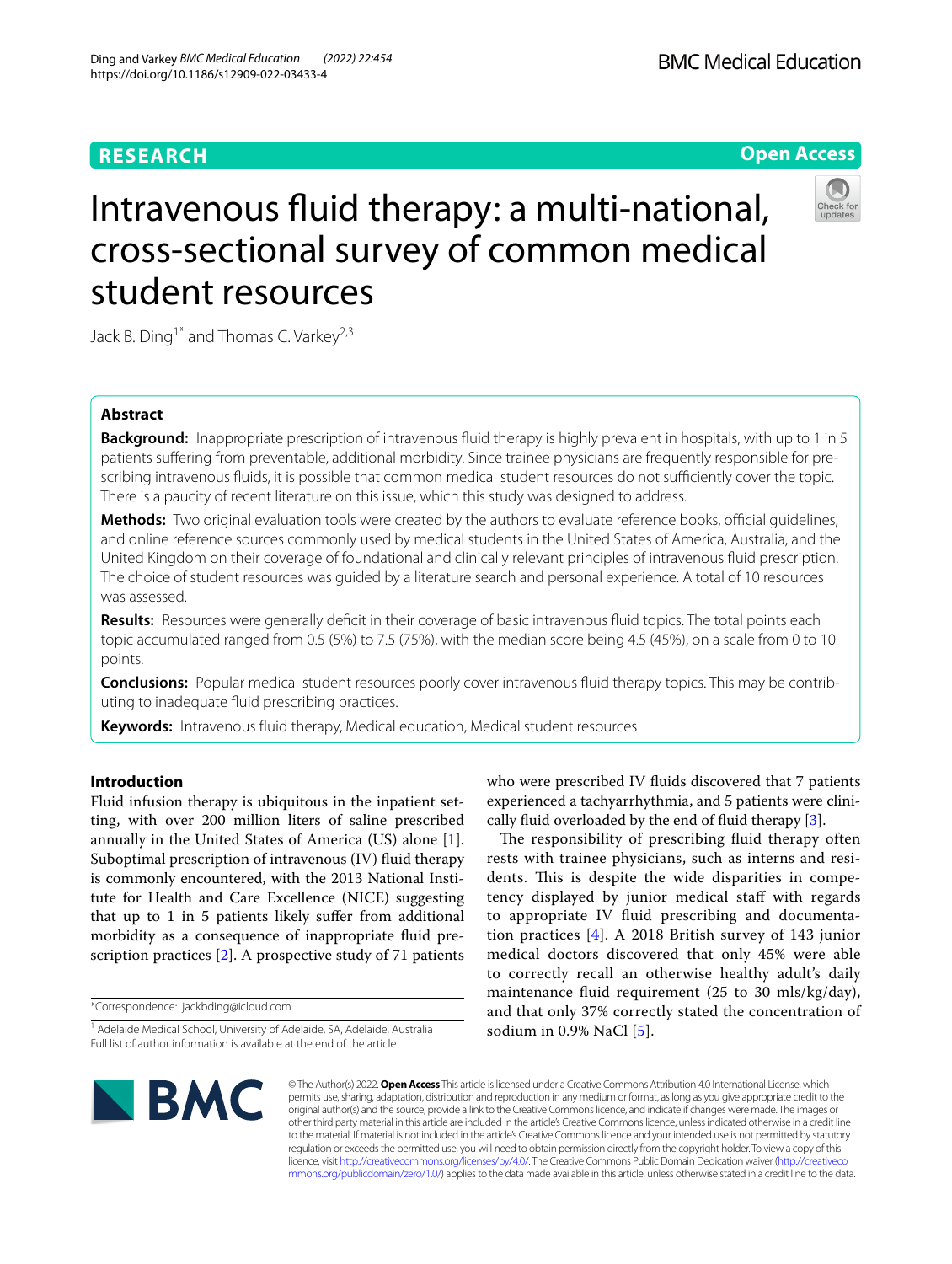One could argue that intravenous fuid prescribing is a practical skill to be learnt 'on the job'. However, clinicians and researchers are increasingly describing fuids as 'drugs', with their own set of quantifiable efficacies and toxicities [[6\]](#page-4-5). Moreover, remedial interventions are frequently implemented in teaching hospitals for junior residents to compensate for knowledge defciencies, with the bulk of content relating to foundational knowledge regarding fuid and electrolytes, rather than practical knowledge relating to fluid prescription [\[7](#page-4-6)]. This could suggest that the primary knowledge deficit is due to ameliorable breaches in preliminary medical education in the clinical years of medical school rather than systematic inefficiencies that improve with familiarity.

Another issue with trainee physicians learning IV fuid therapy prescribing on the job is that no medical intervention is without conveying a certain level of risk to the patient. Medical schools often reach signifcant depth with their basic science education of commonly prescribed drugs, and the interactions these drugs may have on overarching physiologic systems. IV fuids are deceptively complex, and can infuence electrolyte balances, haemodynamic parameters, acid–base balance, and all organ systems. The difference between optimal IV fluid therapy and devastating outcome may hinge on a single dynamic, such as rate of infusion in the case of acute pulmonary edema or pontine osmotic demyelinating syndrome. [[8,](#page-4-7) [9\]](#page-4-8) Yet, IV fuid therapy education is often not covered in comparable detail to other less commonly prescribed drugs.

This study aims to assess whether current medical student learning resources are insufficient in their coverage of foundational IV fuid knowledge. If so, this could at least partially account for the knowledge defciencies some junior residents have with IV fluid prescribing practice. Recognizing the centrality of context in medical education, we synchronize our evaluative approach with the increasing normalization and pervasiveness of self-directed learning by assessing the medical school learning resources most used by clinical medical students from the US, United Kingdom, and Australia, as reported in the literature and through the personal experiences of the authors. This is instead of evaluating authoritative medical textbooks or resources recommended by medical school for learning, which may not be appropriately representative of actual resource use patterns [[10](#page-5-0)].

# **Materials and methods**

Prior to commencing the survey, the authors created two original evaluation tools for assessing student resources. An extensive list of potential topics was frst created by the authors following a review of the literature on the topic, which were then selected for inclusion based on

their clinical relevance for a medical intern. Relevance was determined through consultation with senior physicians, interns, medical students, and the clinical experience of the authors, who both have a special interest on the subject. Both tools are checklists consisting of common concepts related to fuid prescription practices, with Tool 1 covering basic knowledge and Tool 2 covering clinical knowledge. Resources were scored based on whether they covered everything in the checklist (1 point), some of it (0.5 points) or none of it (0 points). The maximum possible points each topic on Tool 1 and Tool 2 could score was 10 points.

# **List of topics included in tool 1**

(1): Fluid balance: normal input; normal output; (2): Fluid balance: causes of altered output in a clinical setting; (3): Fluid status physical fndings: hypervolemia, hypovolemia; (4): Electrolyte maintenance input for: Na, Cl, K; (5): Cannulas: basic indications for gaining central vs peripheral access; (6): 0.9% NaCl: electrolyte content, tonicity, osmolarity; (7): Ringer's lactate: electrolyte content, tonicity, osmolarity; (8): 0.45% NaCl: electrolyte content, tonicity, osmolarity; (9): D5W: electrolyte content, tonicity, osmolarity; (10): Albumin: content, tonicity, osmolarity; (11): Semi-synthetic colloids: content, tonicity, osmolarity; (12): Risks of hypertonic IV fuids (mild, moderate, critical severity); (13): Risks of hypotonic IV fuids (mild, moderate, critical severity).

# **List of topics included in tool 2**

(1): 'Bolus' IV fuid: indications, choice of fuid, volume, rate, when to stop; (2): Maintenance IV fluid when NPO: indications, choice of fuid, volume, rate, when to stop; (3): Fluid restriction: indications, volume, timing, supplementation, when to stop; (4): Fluid resuscitation in the setting of blood loss: choice of fuid, volume, rate, when to stop; (5): Fluid resuscitation in the setting of GI loss: choice of fuid, volume, rate, when to stop; (6): IV fuid challenge: indications, choice of fuid, volume, rate, when to stop; (7): Use of crystalloids and blood products in the setting of shock.

Following this, the authors conducted a literature search for recent, high-quality evaluations of clinical year medical students and their self-reported primary study resources. Data was extracted from four studies  $[11-14]$  $[11-14]$  $[11-14]$ , which the authors used in conjunction with their personal experiences to select resources that provided comparable and realistic representation of the total resource pool for Australian, American, and British medical stu-dents. Table [1](#page-2-0) below is an overview of selected student resources.

The resources were then independently evaluated by one author. To assess the reliability of scoring, a second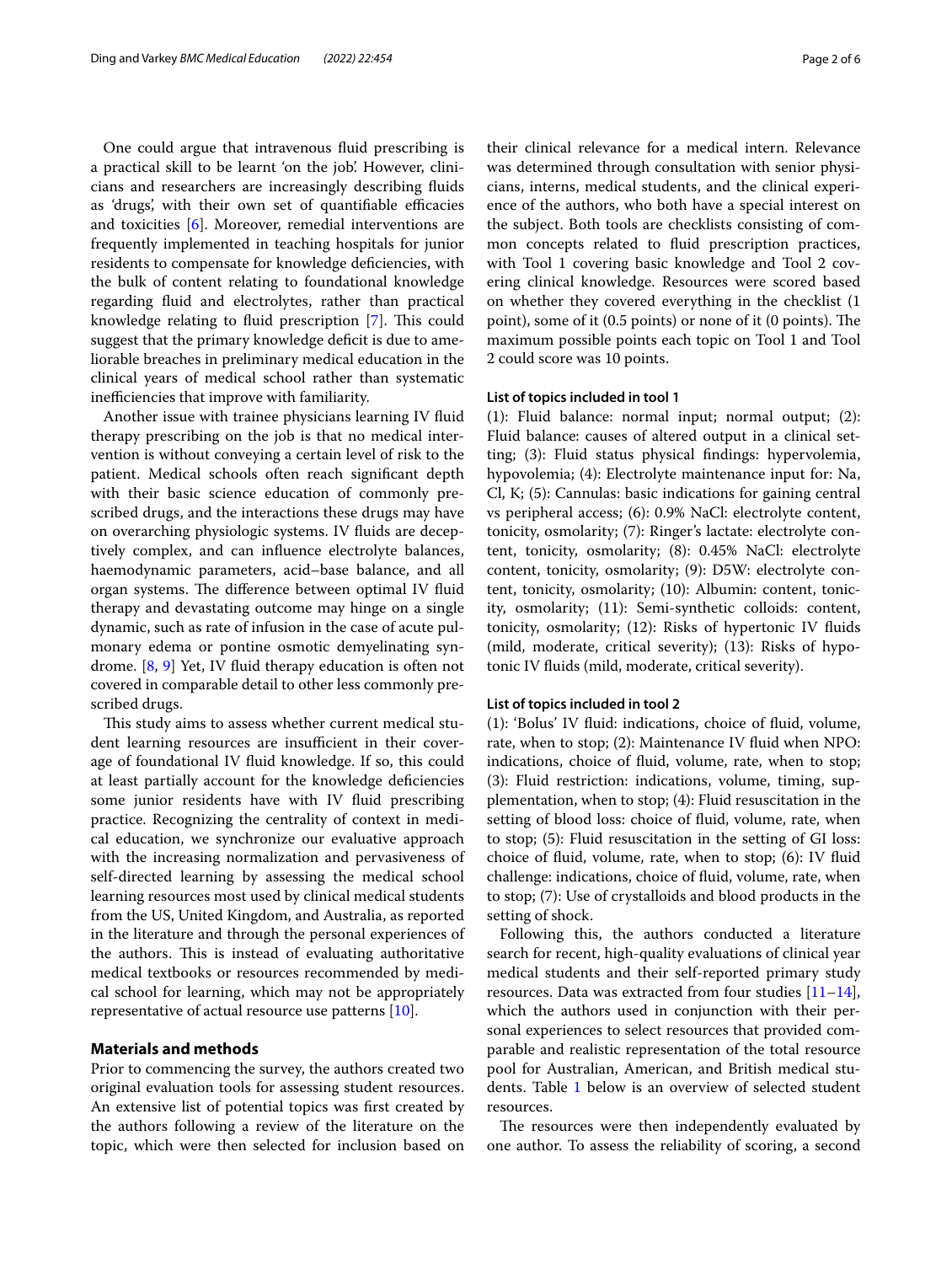blinded author independently assessed a resource that was selected through a random generator. The two scorings were then compared, and Spearman's rank correlation coefficient was subsequently calculated.

# **Results**

The scoring comparison between the two independent evaluators yielded a Spearman coefficient of Rank concordance of 0.9425 ( $p = 0.001$ ).

The range of distributed scores among all topics was 0.5 (5%) to 7.5 (75%), with the median score being 4.5 (45%). As there were 10 resources, and the possible evaluation scores were 0, 0.5, and 1 point, the total possible points each topic could achieve was 10. Evaluation Tool 1 was the checklist used to evaluate basic knowledge, while Evaluation Tool 2 evaluated clinical knowledge. Finally, Group 3 is the combination of points topics from both tools accumulated. Table [2](#page-2-1) displays a summary of collated data. Groups 1 and 2 display the total points each topic from Evaluation Tool 1 and 2 accumulated after all ten resources were evaluated, respectively. Table [3](#page-3-0) displays all the topics of Evaluation Tool 1 and 2 and the aggregate points awarded to each topic following evaluation of all ten resources.

# **Discussion**

There is comparable representation of practical content and knowledge base content across resources, with the pooled median score of the resources of each country being 4.5 (45%) for knowledge-based topics, and 5.5

<span id="page-2-1"></span>**Table 2** Performance summary of each topic grouping

| Group | Min | Q,  | <b>Median</b> | $Q_{3}$ | Max |  |
|-------|-----|-----|---------------|---------|-----|--|
|       |     |     | 4.5           | h       | 7.5 |  |
|       | 0.5 | 4.5 | 5.5           | h       | о   |  |
|       | 0.5 | 4.5 | 4.5           | h       |     |  |

Group 1: total points each basic knowledge topic from Evaluation Tool 1 received (maximum 10), Group 2: total points each clinical knowledge topic from Evaluation Tool 2 received (maximum 10), Group 3: total points of all topics from both Evaluation Tool 1 and 2

(55%) for practical topics. As seen by the percentage scoring, the depth of coverage is globally deficient.

Notably, the highest performing medical student book, Toronto Notes, scored only 12.5/20 (62.5%). This is concerning, as at least one medical student book from each country that is regarded as an unofficial 'gold standard' from each country was included in the resources selected for analysis.

Surprisingly, only one of the three guidelines provided comprehensive coverage of topics, with a total score of 19 (95%), whereas the other two guidelines only scored 11.5 (57.5%) and 13 (65%), which is inferior to the commercial AMBOSS online medical student reference resource, which scored 15 (75%) (see Supplementary Tables [1](#page-4-9) and [2\)](#page-4-9). This may be because official guidelines are intended for refreshing the more senior clinician with the latest evidence-backed suggestions, and therefore a signifcant amount of foundational knowledge may be presumed and not mentioned in sufficient detail to warrant the 'All covered' outcome in the scoring process. From a medical

<span id="page-2-0"></span>**Table 1** Medical student resources selected for analysis in this study

| Reference books                           |                    |                                 |                                                   |  |  |  |
|-------------------------------------------|--------------------|---------------------------------|---------------------------------------------------|--|--|--|
| Title                                     | <b>Edition</b>     | Year                            | Publisher                                         |  |  |  |
| First Aid for Step 2CK [15]               | Tenth              | 2018                            | McGraw-Hill Education                             |  |  |  |
| Oxford Handbook of Clinical Medicine [16] | <b>Ninth</b>       | 2014                            | Oxford University Press                           |  |  |  |
| Toronto Notes [17]                        | Thirty sixth       | 2020                            | Toronto Notes for Medical Students, Inc.          |  |  |  |
| Step-Up to Step 2CK [18]                  | Fourth             | 2016                            | Wolters Kluwer                                    |  |  |  |
| Master the Boards [19]                    | Fourth             | 2017                            | Kaplan Publishing                                 |  |  |  |
| Online guidelines                         |                    |                                 |                                                   |  |  |  |
| <b>Database</b>                           | <b>Access Date</b> |                                 | Publisher                                         |  |  |  |
| UpToDate                                  | September 2021     |                                 | Wolters Kluwer Health                             |  |  |  |
| <b>NICE Guidelines</b>                    | October 2021       |                                 | National Institute for Health and Care Excellence |  |  |  |
| Therapeutic quidelines (eTG)              | October 2021       |                                 | Therapeutic guidelines limited                    |  |  |  |
| <b>Online resources</b>                   |                    |                                 |                                                   |  |  |  |
| Resource                                  | <b>Access Date</b> | Resource type                   | Publisher                                         |  |  |  |
| AMBOSS                                    | 2021               | MCQ bank and digital<br>library | AMBOSS GmbH                                       |  |  |  |
| OnlineMedEd                               | 2021               | Video lectures                  | OnlineMedEd                                       |  |  |  |

*NICE* National Institute for Health and Care Excellence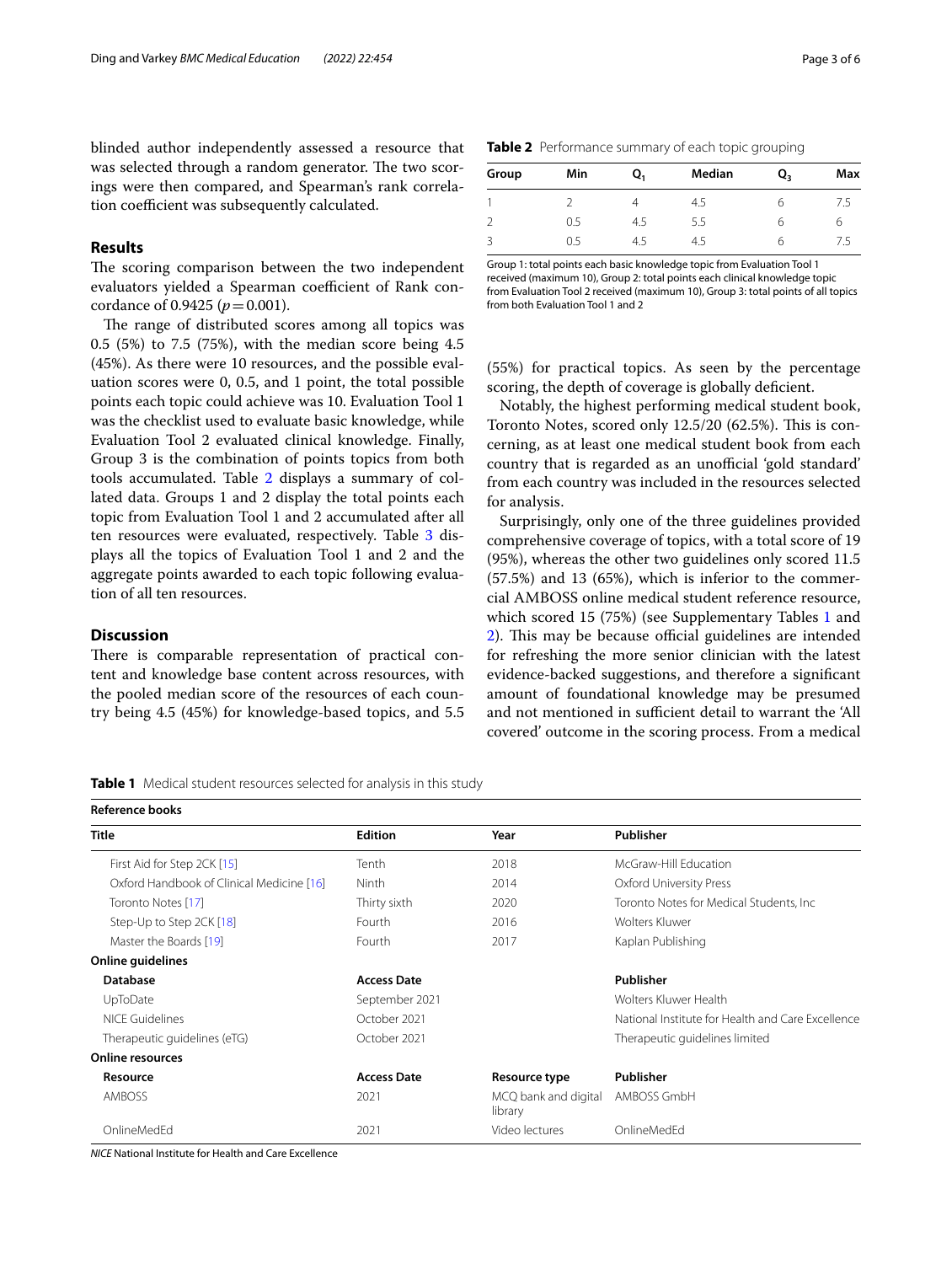<span id="page-3-0"></span>**Table 3** List of topics in Evaluation Tool 1 and 2 and the total points they each accumulated after all ten resources were evaluated with the tools

| List of topics in Tool 1 (basic knowledge)                                                               | Points (max 10) |
|----------------------------------------------------------------------------------------------------------|-----------------|
| Fluid balance: normal input; normal output                                                               | 7.5             |
| Fluid balance: causes of altered output in a clinical setting                                            | 7               |
| Fluid status physical findings: hypervolemia, hypovolemia                                                | 7.5             |
| Electrolyte maintenance input for: Na, Cl, K                                                             | 3.5             |
| Cannulas: basic indications for gaining central vs peripheral access                                     | 2.5             |
| 0.9% NaCl: electrolyte content, tonicity, osmolarity                                                     | 5               |
| Ringer's lactate: electrolyte content, tonicity, osmolarity                                              | 4.5             |
| 0.45% NaCl: electrolyte content, tonicity, osmolarity                                                    | 4.5             |
| D5W: electrolyte content, tonicity, osmolarity                                                           | 4.5             |
| Albumin: content, tonicity, osmolarity                                                                   | 2               |
| Semi-synthetic colloids: content, tonicity, osmolarity                                                   | 4.5             |
| Risks of hypertonic IV fluids                                                                            | 4.5             |
| Risks of hypotonic IV fluids                                                                             | 4.5             |
| List of topics in Tool 2 (clinical knowledge)                                                            | Points (max 10) |
| 'Bolus' IV fluid: indications, choice of fluid, volume, rate, when to stop                               | 6               |
| Maintenance IV fluid when NPO: indications, choice of fluid, volume, rate, when to stop                  | 4.5             |
| Fluid resuscitation in the setting of blood loss: choice of fluid, volume, rate, when to stop            | 6               |
| Fluid resuscitation in the setting of GI loss: choice of fluid, volume, rate, when to stop               | 6               |
| IV fluid challenge: indications, choice of fluid, volume, rate, when to stop                             | 5.5             |
| Fluid restriction: Volume to restrict, timing, utilization of supplementation, indications, when to stop | 5               |
| Crystalloids vs Blood products                                                                           | 0.5             |

student resource perspective, official guidelines may not be presented in the most readily consumable manner for learning, which may necessitate simpler perspectives. For instance, frst principles on fuid expansion may be obfuscated by up-to-date primary research and discussions of counterintuitive controversies, such as how colloid products may possibly increase mortality in certain fuid depleted patients. Therefore, students may not even use higher performing guidelines for their frst walkthrough of the topic. And if they do, the efficiency of their time may be decreased.

Discussion on crystalloids and blood products in the setting of shock was covered the worst, with only 0.5 points, meaning it was only superficially covered by one of the resources out of the pool of 10 possible resources from 3 countries. Albumin and other colloid products were also poorly covered, with the topic scoring only 2 points (22%). This is likely because its widespread use has fallen out of favor due to concerns with increasing mortality rate, though there are still a few specifc indications that support its use. A comparison of indications for peripheral and central cannulas also only scored 2 points. This was surprising as this topic was considered fundamental for the intravenous delivery of any product. All the abovementioned topics are clinically relevant and commonly encountered in general medicine and surgical wards.

Since all the non-guideline resources parallel local medical student examination standards, their content provides a reasonable barometer for the depth and likelihood of any given topic's appearance in live examination format. We therefore deduce from this that the current appearance of IV fuid therapy in exams is likely limited in breadth and depth. Therefore, we call for increasing IV fuid therapy representation for the trainees' and patients' benefit. This could trigger a significant change of the topic in non-guideline medical student resources. The newly evolved medical education landscape may then better transition the medical student into their role as a physician in training, as they will be better equipped with the basic knowledge to manage some of the most common prescriptions in hospital. Beyond that, IV fuid therapy related patient complications may potentially decrease.

Our international approach in surveying the IV fuid therapy medical education landscape increases suspicion that neglect of this topic may be globally pervasive rather than isolated to a particular geographic region. Indeed, there is evidence that IV fuid prescription is suboptimally performed in countries without a mainly English-speaking population, with one Iranian study of 450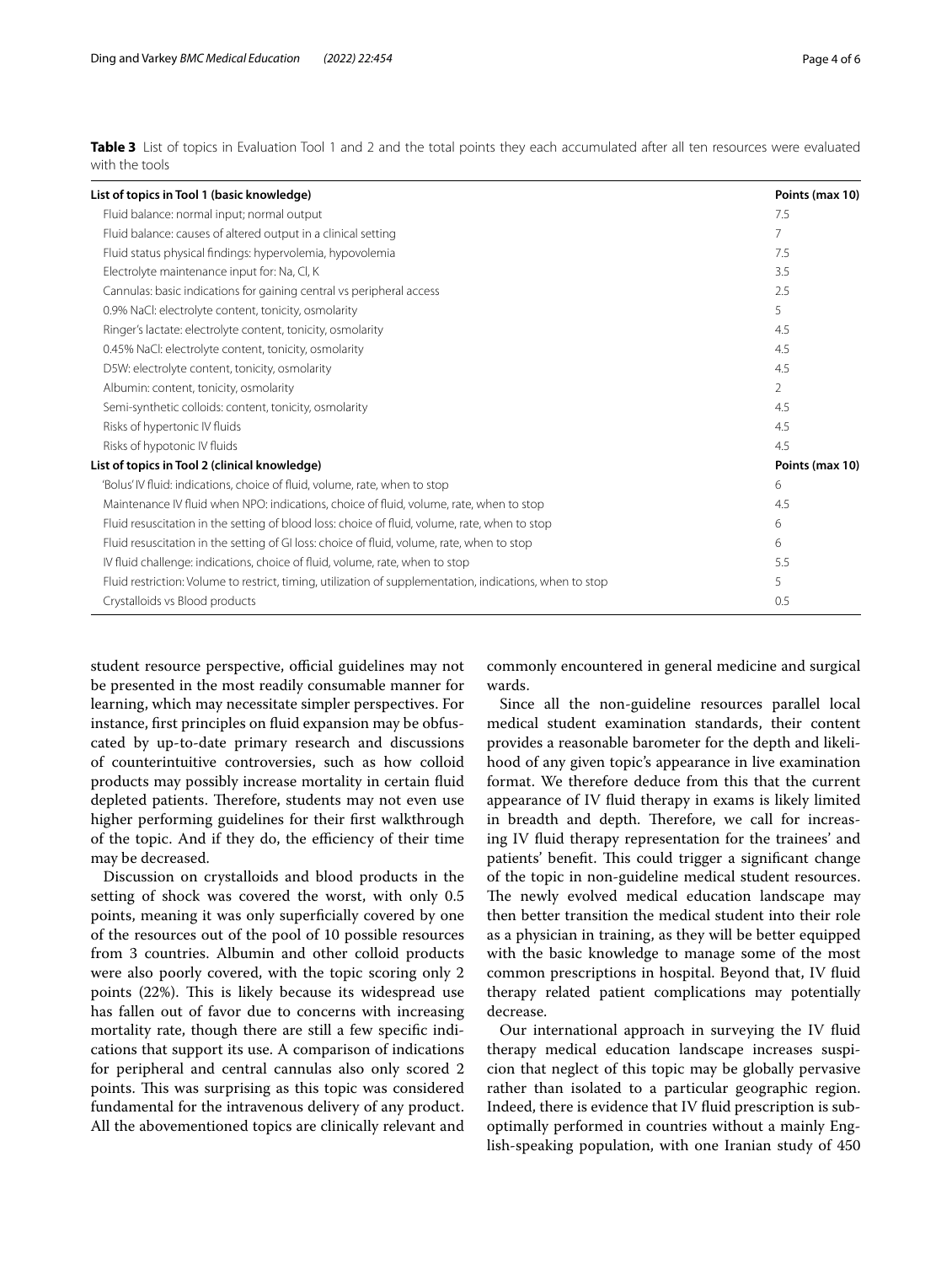inpatients who received IV fuids reporting a prescribing error rate of 1.3% per patient. [[20\]](#page-5-8) Further evaluation of medical education resources and curriculums from an international perspective may help determine the extent of this issue, and the potential for medical educators to bridge this defciency at the medical school level.

### **Limitations**

The primary limitation of this study is that it did not account for content directly derived from medical school curricula, which is likely to be heterogenous in content and quality [[21\]](#page-5-9).

For each country, one top resource was selected from each following categories: reference book, online guidelines, and online reference source. However, the culture of learning may be diferent between countries, with physical textbooks being preferred by UK students for certain clinical studies, whereas online resources may be more popular for US students  $[14]$  $[14]$ . Therefore, while using this data for comparison purposes between countries is likely not useful, the international data set best demonstrates that the defciency of coverage is not necessarily localized to just one part of the world.

## **Conclusions**

IV fuids are among the most frequently prescribed products in hospitals. Inappropriate IV fuid prescription practices are common and contribute to substantial, costly, and preventable patient morbidity and mortality. The most frequently used medical student resources in the United States, United Kingdom, and Australia do not adequately cover fundamental topics related to IV fuid prescribing. There is no evidence to suggest that this deficiency is restricted to these three countries. The authors suggest that a possible contributing reason may be due to underemphasis of IV fuid prescribing in examination settings. This in turn can lessen the resolve of resource creators to detail the topic in further detail, as the top resources in all three countries tend to be highly succinct and focused on material most likely to appear in examinations. Further studies on IV fluid prescription practices and medical student resources on the topic in other countries can help determine the degree to which this issue extends to on a global scale.

# **Supplementary Information**

The online version contains supplementary material available at [https://doi.](https://doi.org/10.1186/s12909-022-03433-4) [org/10.1186/s12909-022-03433-4](https://doi.org/10.1186/s12909-022-03433-4).

<span id="page-4-9"></span>**Additional fle 1.**

#### **Acknowledgements**

Nil

#### **Authors' contributions**

JD conceptualized the study, wrote the primary manuscript, and provided critical revisions for the study. TV was the primary data collector and provided critical revisions for this study. All authors have read and approved the fnal manuscript. All authors accept responsibility for the fnal text.

# **Funding**

Nil.

#### **Availability of data and materials**

Data is available as a supplementary fle.

#### **Declarations**

#### **Ethics approval and consent to participate**

Ethics approval was not deemed necessary as it was a non-human and nonanimal study.

#### **Consent for publication**

Not applicable.

#### **Competing interests**

JD was a medical educator at the University of Adelaide at the time of writing, and TV was an adjunct professor at Grand Canyon University and medical student at Dell Medical School.

#### **Author details**

<sup>1</sup> Adelaide Medical School, University of Adelaide, SA, Adelaide, Australia.<br><sup>2</sup> Crand Canvon University, Phoenix, Arizona, USA, <sup>3</sup> Colloge of Medicine. Grand Canyon University, Phoenix, Arizona, USA.<sup>3</sup> College of Medicine, The University of Arizona, Phoenix, Arizona, USA.

## Received: 4 February 2022 Accepted: 3 May 2022 Published online: 14 June 2022

#### **References**

- <span id="page-4-0"></span>1. Myburgh JA, Mythen MG. Resuscitation fuids. N Engl J Med. 2013;369:1243–51. [https://doi.org/10.1056/NEJMra1208627.](https://doi.org/10.1056/NEJMra1208627)
- <span id="page-4-1"></span>2. National Clinical Guideline C: National Institute for Health and Clinical Excellence: Guidance. Intravenous Fluid Therapy: Intravenous Fluid Therapy in Adults in Hospital. In: Royal College of Physicians (UK). London: National Clinical Guideline Centre; 2013. (Copyright © 2013).
- <span id="page-4-2"></span>3. Walsh SR, Walsh CJ. Intravenous fuid-associated morbidity in postoperative patients. Ann R Coll Surg Engl. 2005;87:126–30. [https://doi.org/10.](https://doi.org/10.1308/147870805x28127) [1308/147870805x28127](https://doi.org/10.1308/147870805x28127).
- <span id="page-4-3"></span>4. Sansom LT, Duggleby L. Intravenous fuid prescribing: Improving prescribing practices and documentation in line with NICE CG174 guidance. BMJ Qual Improv Rep. 2014;3:u205899-w2409. [https://doi.org/10.1136/](https://doi.org/10.1136/bmjquality.u205899.w2409) [bmjquality.u205899.w2409](https://doi.org/10.1136/bmjquality.u205899.w2409).
- <span id="page-4-4"></span>5. Ramsay G, Baggaley A, Vaughan Shaw PG, Soltanmohammadi E, Ventham N, Guat Shi N, Pearson R, Knight SR, Forde CT, Moore N, Kilkenny J, Clement KD, Kumar M. Variability in the prescribing of intravenous fuids: A cross sectional multicentre analysis of clinical practice. Int J Surg. 2018;51:199–204. <https://doi.org/10.1016/j.ijsu.2018.01.034>.
- <span id="page-4-5"></span>6. Raghunathan K, Shaw AD, Bagshaw SM. Fluids are drugs: type, dose and toxicity. Curr Opin Crit Care. 2013;19:290–8. [https://doi.org/10.1097/MCC.](https://doi.org/10.1097/MCC.0b013e3283632d77) [0b013e3283632d77](https://doi.org/10.1097/MCC.0b013e3283632d77).
- <span id="page-4-6"></span>7. McCrory RFR, Gormley GJ, Maxwell AP, Dornan T. Learning to prescribe intravenous fuids: A scoping review. Perspect Med Educ. 2017;6:369–79. [https://doi.org/10.1007/s40037-017-0386-5.](https://doi.org/10.1007/s40037-017-0386-5)
- <span id="page-4-7"></span>8. Bufngton MA, Abreo K. Hyponatremia: A Review. J Intensive Care Med. 2016;31:223–36. [https://doi.org/10.1177/0885066614566794.](https://doi.org/10.1177/0885066614566794)
- <span id="page-4-8"></span>9. Ravi C, Johnson DW. Optimizing Fluid Resuscitation and Preventing Fluid Overload in Patients with Septic Shock. Semin Respir Crit Care Med. 2021;42:698–705. <https://doi.org/10.1055/s-0041-1733898>.